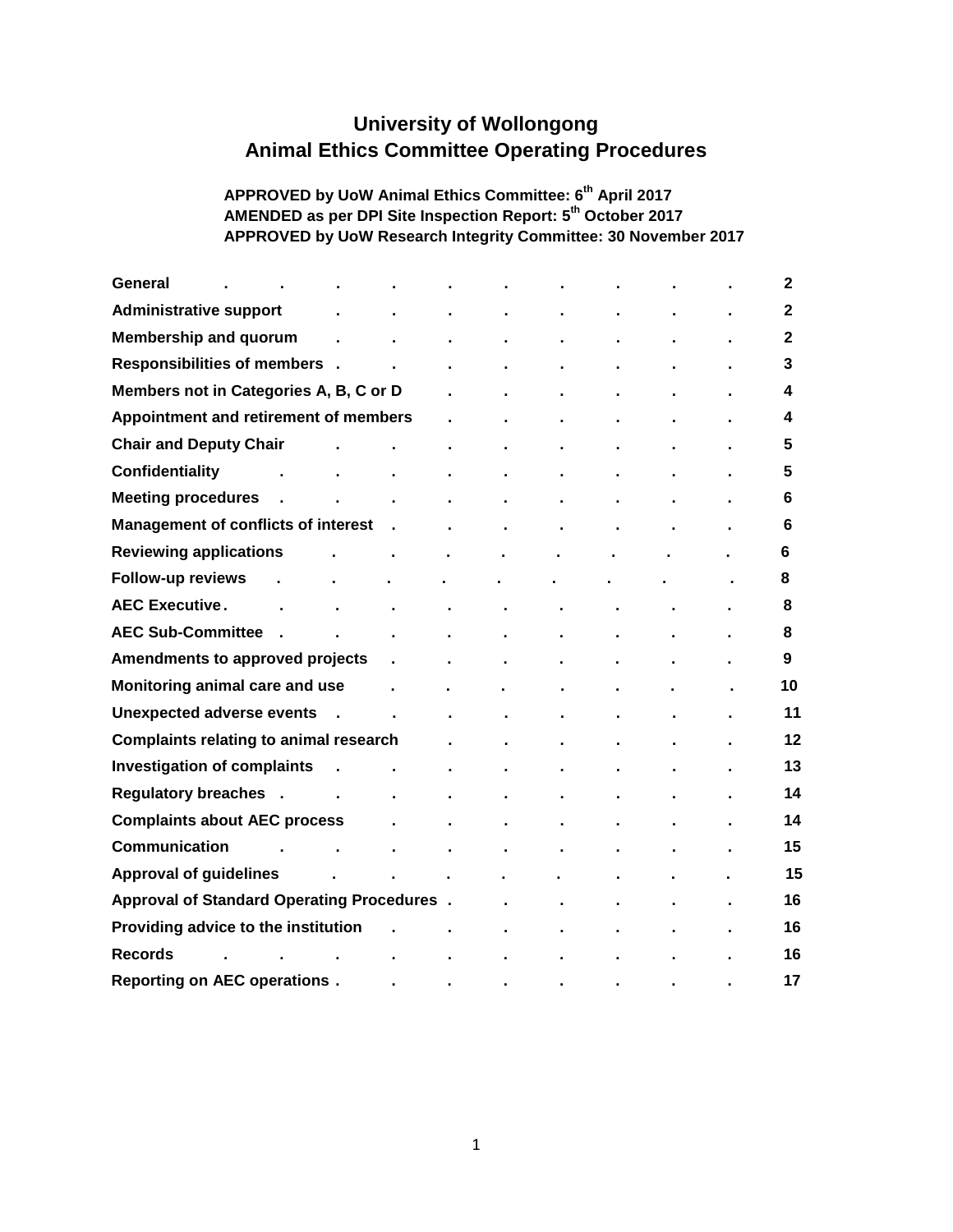### **General**

These Operating Procedures:

- Come into effect upon approval by the AEC
- Are to be reviewed at least every three years from the date of approval
- Are to be publicly available (2.2.1[ii]).

Feedback on these Operating Procedures is welcome and should be addressed to RSO-AEC@uow.edu.au.

### **Administrative support**

The UOW Research Services Office is responsible for ensuring that the AEC has appropriate support to ensure it can meet its responsibilities under the Code, relevant institutional policies and other regulations (2.2.1[iii, iv]).

Support for the AEC must include:

- Administrative assistance including for the submission, receipt and processing of applications and reports to the AEC, and make these policies and procedures readily available (2.2.24).
- Recruiting, orientation and education of AEC members.
- Reimbursement of members' out-of-pocket expenses (2.2.19).
- Development and implementation of procedures to include management of conflicts of interest, confidentiality, appointment of and delegation of functions to an AEC Executive, meeting procedures, communication, records and documentation (2.2.20).
- Maintain communication with the Animal Welfare Unit of NSW Department of Primary Industries and the NHMRC Animal Welfare Committee.

Routine communications between the AEC and UOW shall be between the Chair and the Research Ethics Manager although these persons may, at their discretion, delegate tasks to the Deputy Chair or other staff of the Research Services Office respectively.

### **Membership and quorum**

Membership of the AEC must allow the Committee to meet its responsibilities. Membership must comprise at least four people, one from each of four categories of membership as set out below (2.2.1).

Membership of the AEC shall comprise at least four people and must include at least one person from each of four categories of membership (2.2.1, 2.2.4):

- Category A—a person with qualifications in veterinary science that are recognised for registration as a veterinary surgeon in Australia, and with experience relevant to the institution's activities or the ability to acquire relevant knowledge.
- Category B—a suitably qualified person with substantial and recent experience in the use of animals for scientific purposes relevant to the institution and the business of the AEC. This must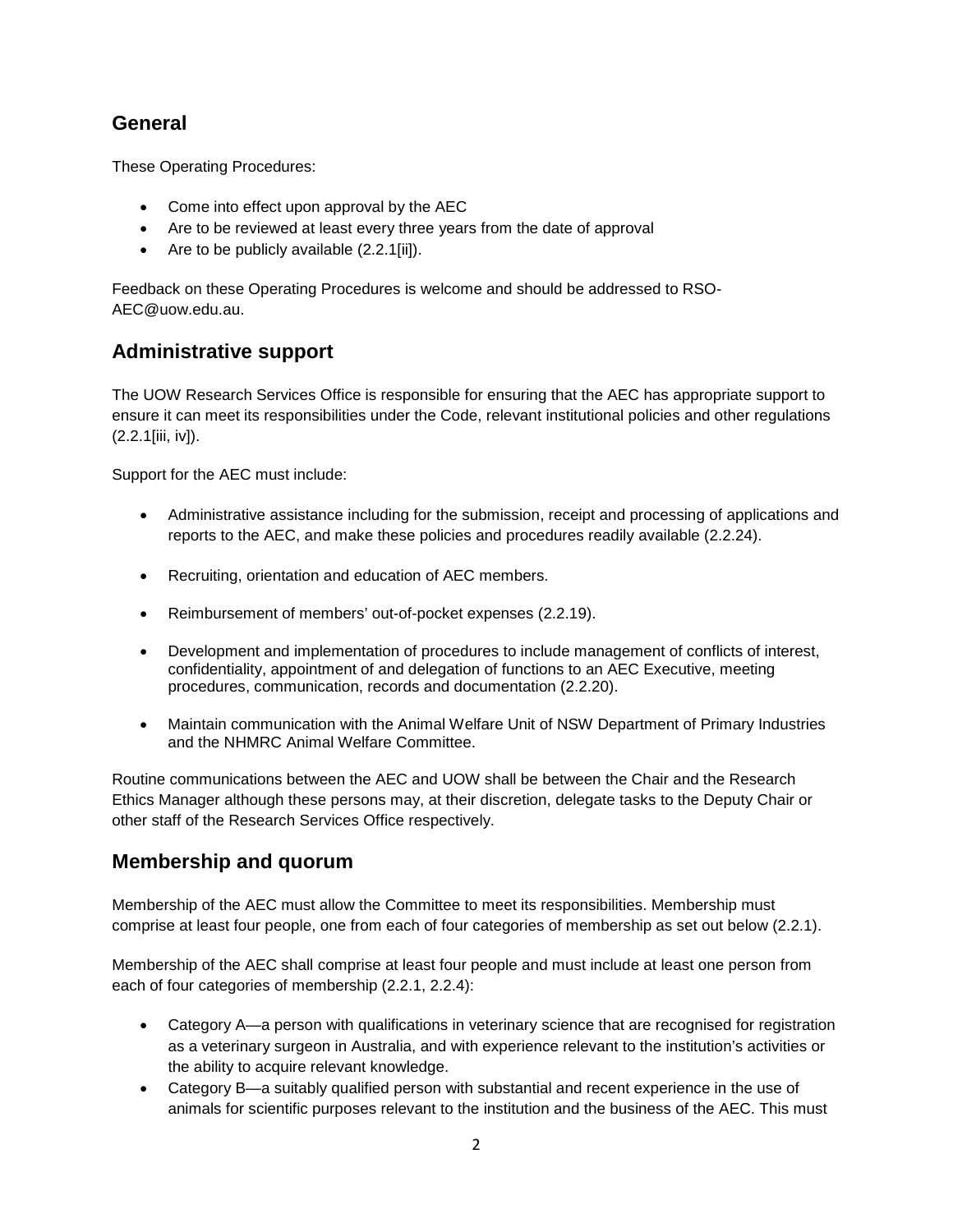include possession of a higher degree in research or equivalent experience. If the business of the AEC relates to the use of animals for teaching only, a teacher with substantial and recent experience may be appointed. Any UOW staff member who engages in animal research and who meets the criteria for Category B membership must be prepared to serve one or more terms on the AEC as a Category B member.

- Category C—a person with demonstrable commitment to, and established experience in, furthering the welfare of animals, who is not employed by or otherwise associated with the institution, and who is not currently involved in the care and use of animals for scientific purposes. Veterinarians with specific animal welfare interest and experience may meet the requirements of this category. While not representing an animal welfare organisation, the person should, where possible, be selected on the basis of active membership of, and endorsement by, such an organisation.
- Category D—a person not employed by or otherwise associated with the institution and who has never been involved in the use of animals in scientific or teaching activities, either in their employment or beyond their undergraduate education. Category D members should be viewed by the wider community as bringing a completely independent view to the AEC, and must not fit the requirements of any other category.

Members of Categories C and D must together represent at least one-third of the AEC membership and one third of those present for meetings to be quorate (2.2.8).

In situations where a face to face meeting is not quorate due to absence of members and the members can't attend the meeting by video or teleconference, the Chair may seek the AEC's approval to proceed with the meeting on the condition that the absent members are given a chance to contribute to discussions of agenda items as soon as possible after the meeting. No decisions relating to the use of animals may be made at meetings where the AEC is not quorate. Decisions made after subsequent consultation with absent members must be ratified at the AEC's next face to face meeting. Projects approved by this method are not able to commence until after ratification at the next quorate meeting.

### **Responsibilities of members**

Each member is responsible for deciding whether, in their own judgement, an application or other matter under consideration by the AEC is ethically acceptable (1.3) and meets the requirements of the Code (2.2.14). A judgement as to whether a proposed use of animals is ethically acceptable must be based on information that demonstrates the principles in Clause 1.1 of the Code (outlined at the top of this document), and must balance whether the potential effects on the wellbeing of the animals involved is justified by the potential benefits (1.3).

To fulfil this responsibility, members should:

- Be familiar with the Code and other policies and guidelines relevant to the business of the AEC;
- Provide opinions on the ethical acceptability of applications and other matters under consideration by the AEC (2.2.15).

Procedures must include the declaration of interests by prospective members and the management of conflicts of interest in making appointments (2.2.10).

During their appointment to the AEC, and before any deliberations of the AEC, members and prospective members must declare any interest that could influence the objectivity of their decision making (2.2.16).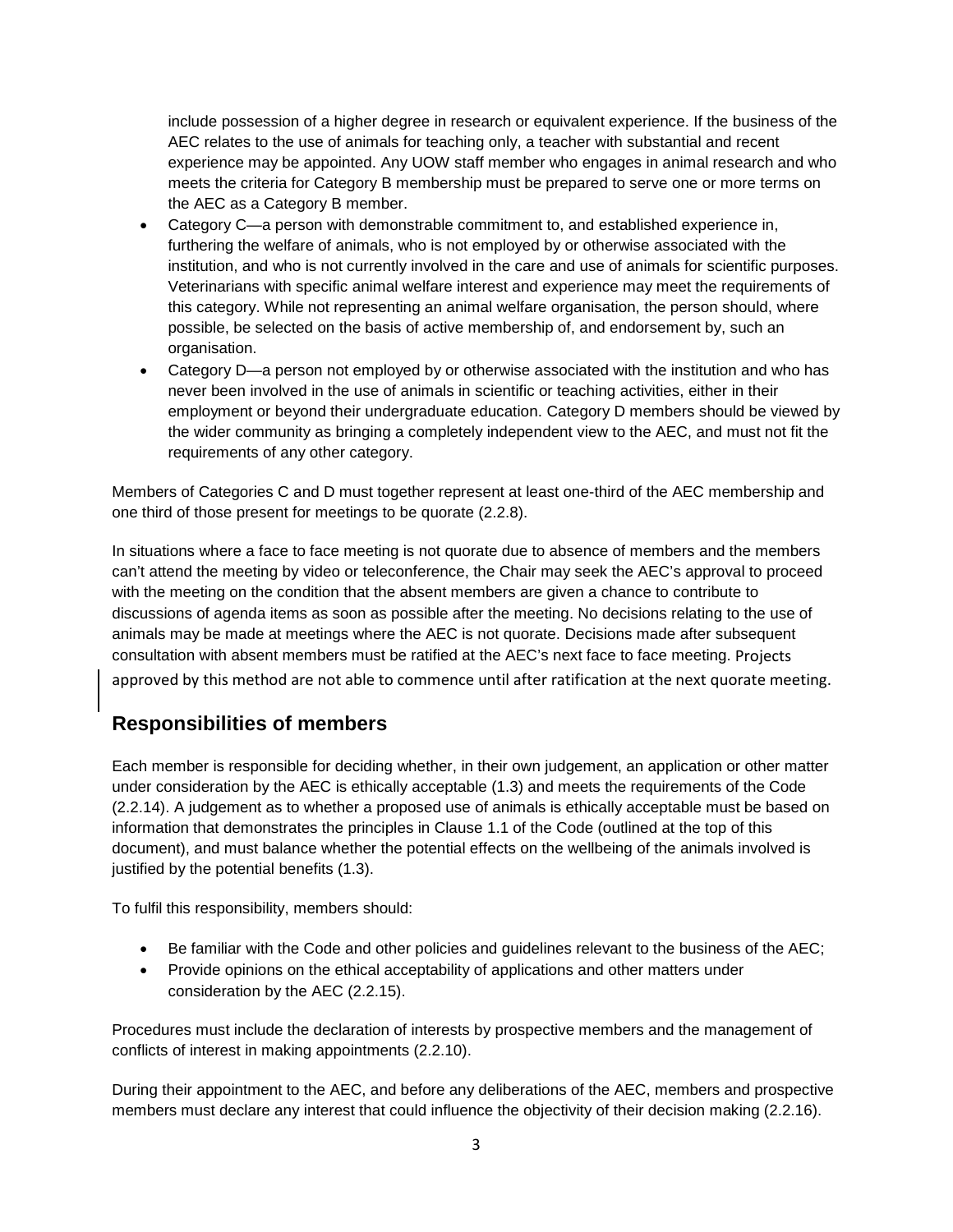Members and others who attend meetings or who are privy to material relating to the activities of the AEC must maintain confidentiality regarding the content of applications and the Committee's deliberations in accordance with institutional requirements (2.2.17). Content of applications or other matters subject to the AEC's deliberations must not be discussed with anyone other than members of the Committee and the Secretariat, without the permission of the researcher.

Members are required to attend at least 80% of the meetings held during each year of their appointment and to provide written comments on the protocols being reviewed.

Members will be expected to participate in inspections of animal facilities.

If there are concerns that a member of the AEC is failing to meet their obligations to the work of the Committee and/or its role in ensuring compliance with the Code, the matter shall be referred to the Chair and the Research Ethics Manager for consideration. If the concerns are deemed to have substance, the matter shall be raised with the member who will be given reasonable opportunity to respond. Should the matter remain unresolved, independent assistance may be sought through channels such as mediation, UOW Human Relations advisors or the NSW Animal Welfare Unit. Strict confidentiality must be observed throughout all such proceedings and rights of appeal must be available.

## **Members not in Categories A, B, C or D**

The Ethics Officer or other suitable member of the Research Services Office must attend meetings of the AEC to provide advice and administrative support on behalf of the institution.

The UOW Animal Welfare Officer shall be a member of the Committee in an advisory capacity.

With the support the AEC, Advisory Members may be appointed to the Committee to provide advice based on their role or field of expertise. Advisory Members of the AEC should include:

- An animal technician or facility manager whose primary responsibilities relate to the routine care of animals within the institution (2.2.5).
- Additional members with skills and background of value to the AEC such as a statistician (2.2.6).
- An individual with professional expertise in ethics or relevant aspects of philosophy.

Advisory members of the AEC may serve concurrently as members in Categories A, B, C or D.

Advisory Members may contribute to discussions but will not participate directly in the AEC's final decision-making and will not be counted when determining the Committee's quorum.

The AEC may invite people with specific expertise to provide advice on an *ad hoc* basis (2.2.7).

### **Appointment and retirement of members**

Appointment and retirement of members shall be the responsibility of the Research Services Office under the supervision of the Research Ethics Manager and shall comply with general institutional personnel policies (2.2.9).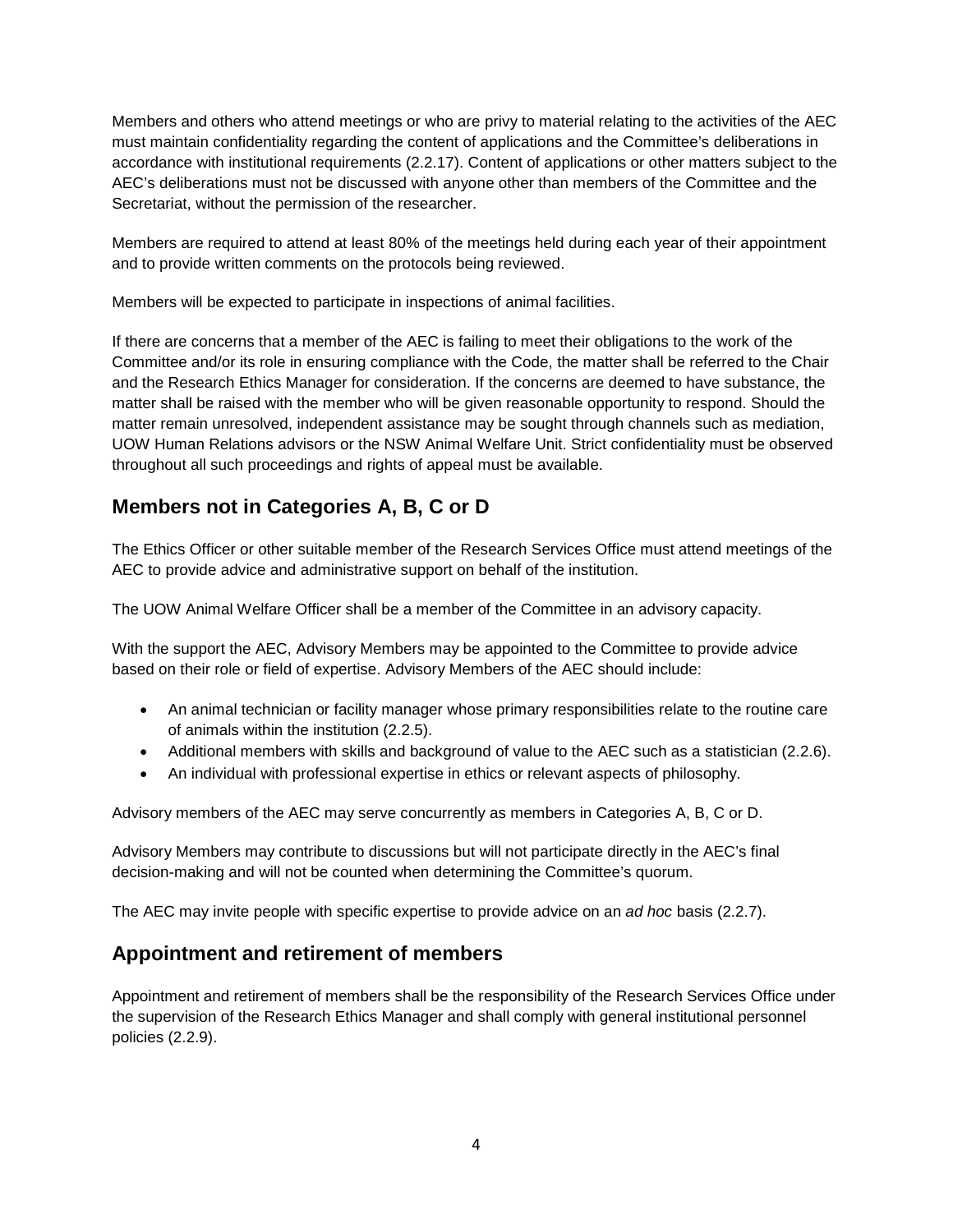Before appointment, prospective members of the AEC must acknowledge in writing their acceptance of the Terms of Reference and Operating Procedures of the AEC and any requirements for confidentiality required by the institution (2.2.11).

The UOW Research Services Office under the supervision of the Research Ethics Manager must ensure that AEC members undergo appropriate induction, and have access to appropriate training programs and resources (2.2.12).

The membership of the Committee must be approved by the Animal Research Review Panel (ARRP) and the Deputy Vice-Chancellor (Research and Innovation) of UOW.

Members will normally hold office for three years from the date of appointment. Members' appointments are renewable, normally for up to two additional terms, unless extended under special circumstances. Ratification of renewals of appointments is made by the Deputy Vice-Chancellor (Research and Innovation) who make take advice from the Chair.

## **Chair and Deputy Chair**

A chairperson of the AEC must be appointed (the Chair).

The Chair shall be responsible for impartially guiding the operation of the AEC, resolving conflicts of interest related to the business of the AEC, and representing the AEC in any negotiations with the institution's management (2.2.13).

The Chair should either hold or have previously held a senior position in the institution or may be external and should be a person who is independent of UOW's use of animals. The Chair may be appointed in addition to Category A to D members (2.2.2, 2.2.3).

The Chair should be nominated by the Deputy Vice-Chancellor (Research and Innovation).

Appointment of the Chair must be approved by the NSW Animal Research Review Panel.

The Chair must be provided with the necessary support and authority to carry out the role.

The AEC may appoint a Deputy Chair to act in the absence of the Chair.

The positions of Chair and Deputy Chair will initially be for one year, with extension to three years as deemed appropriate by the Deputy Vice-Chancellor (Research and Innovation). The Chair and Deputy Chair will normally serve for a total of one term of three years in duration. Where deemed appropriate by the Deputy Vice-Chancellor (Research and Innovation), these positions may be extended for a period of up to three years.

## **Confidentiality**

AEC members, UOW staff and others privy to the content of applications and the deliberations of the AEC shall observe the confidential nature of those documents and discussions.

Members wishing to seek advice on confidential matters may approach the Chair or the Research Ethics Manager for assistance (2.2.22).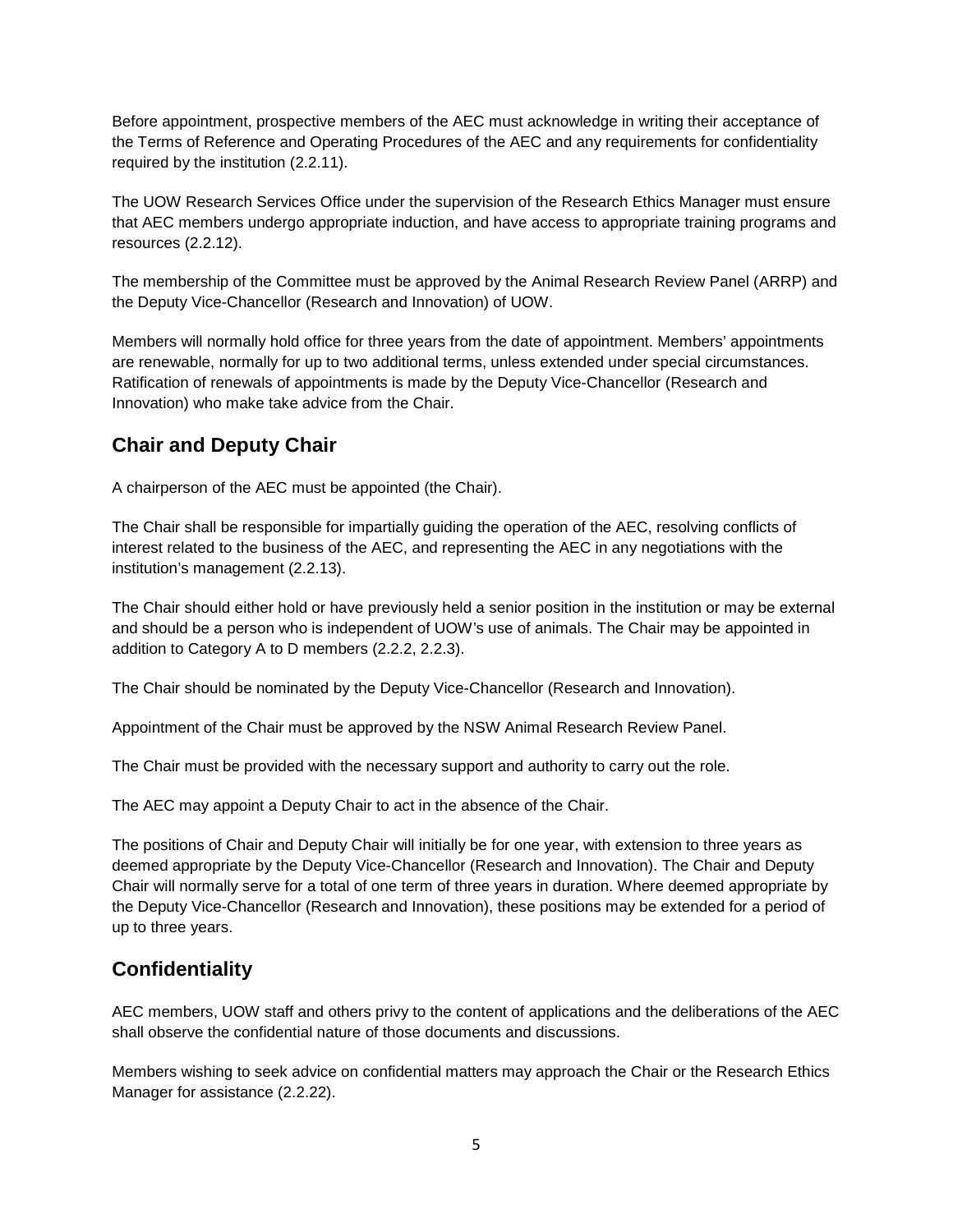Minor amendments approved by the AEC Executive must be ratified at the next meeting of the full AEC.

### **Meeting procedures**

At least one member from each of the membership categories A, B, C and D must be present at meetings to establish a quorum for the conduct of a meeting, and must be present throughout the meeting. Categories C and D together must represent at least one-third of those members present (2.2.25).

Meeting procedures shall include:

- Timely distribution of meeting papers to AEC members. Papers should reach members approximately 3 weeks before the meeting date with a request that members submit any questions or comments within 10 days of receipt of papers. The members' input is then collated and forwarded to applicants for a response. The applicants' responses should be circulated to AEC members at least 3 days before the meeting date.
- The conduct of quorate AEC meetings in accordance with the Code and these Operating Procedures.
- Management of any perceived or actual conflicts in accordance with these Operating Procedures.
- Frequency of meetings, which should be sufficient to allow for effective functioning of the AEC while recognizing the workload involved, especially for external members. This will usually be at least six meetings per year.
- Review and approval of new and ongoing projects and reports in accordance with the Code and these Operating Procedures (2.2.26).

All members must have the opportunity to contribute to the decision-making process unless there is a conflict of interest. If a member is unable to attend in person they may comment on a protocol in writing before the meeting.

Investigators should have an opportunity to respond to any concerns raised by the AEC before a final decision is made.

### **Management of conflicts of interest**

All members will be asked to declare any conflict of interests at the beginning of each meeting, as a standing item of the Agenda.

Persons with a conflict of interest must remove themselves from the AEC's decision making on matters that relate to the conflict of interest (2.2.21). Once such members have withdrawn, the remaining members must constitute a quorum (2.3.12).

Members must absent themselves from the meeting during discussion of any item for which they have declared a conflict of interest. Any such absence shall be recorded in the Minutes of the meeting.

No member shall provide written or verbal comment on any application for which they have a conflict of interest unless requested by the AEC and their interest has been declared.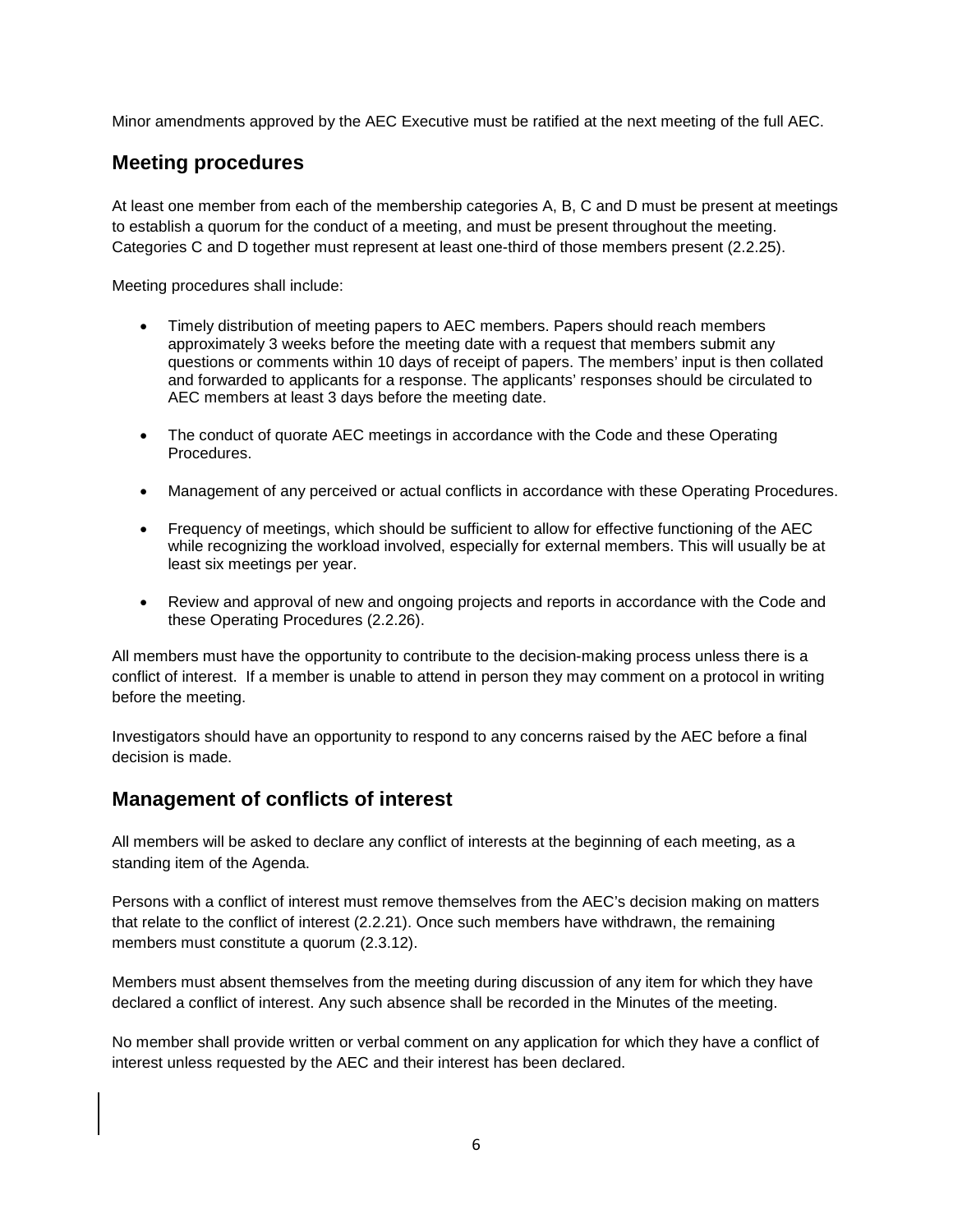### **Reviewing applications**

The AEC may only approve projects that are ethically acceptable and conform to the requirements of the Code (2.3.2[i], 2.3.5).

Consideration of what is deemed to be ethically acceptable shall be guided by the Code which requires that:

- Respect for animals must underpin all decisions (1.1).
- Methods that replace or partially replace the use of animals must be investigated, considered and, where applicable, implemented.
- Ethical review must balance whether the potential effects on the wellbeing of the animals involved is justified by the potential benefits.
- Ethical review must be based on information from the applicant's documentation, direct discussions with the applicant and additional information if required that demonstrates the application of the Code's Governing Principles (1.3, 2.3.4, 2.3.8).

A copy of each new application must be provided to all members of the AEC with sufficient notice to allow the members to consider the application and submit questions to be addressed by the applicant(s) in time for discussion at the next meeting of the Committee.

The AEC may only consider and approve applications for new projects at quorate meetings of the AEC  $(2.3.6)$ .

The AEC must base its decisions on a thorough, fair and inclusive process of discussion and deliberation by AEC members, and decisions should be made only by those able to participate throughout the discussion (2.3.10); The AEC must provide competent, fair, consistent and timely review of applications (2.3.3, 2.3.13) and make decisions as promptly as possible (2.3.13);

The AEC should make decisions on the basis of consensus. Where consensus cannot be reached after reasonable effort to resolve differences, the AEC should explore with the applicants ways of modifying the project that may lead to consensus. If consensus is still not achieved, the AEC should only proceed to a majority decision after members have been allowed a period of time to review their positions, followed by further discussion (2.3.11). A majority decision shall be determined by a vote from those members of the Committee occupying Categories A, B, C, D and other but excluding the Chair; in the event that a vote is tied, the Chair shall have the casting vote. Voting may be by a show or hands or by written ballot. Dissenting members may request that their views be formally recorded in the Minutes.

The AEC may decide that an application for a new project is approved with or without conditions, deferred subject to modification, or not approved (2.3.9).

When pilot studies are proposed, the AEC must regard these as integral to the overall project (2.3.14).

When considering approval for the reuse of animals, the AEC must take into account:

- o The pain and distress, and any potential long-term or cumulative effects, caused by previous activities and conditions
- o The time allowed for recovery of the animals between activities
- o Whether an animal has fully recovered from the previous activities
- o The pain and distress likely to be caused by the next and subsequent activities
- o The total time over which an animal will be used (2.3.15);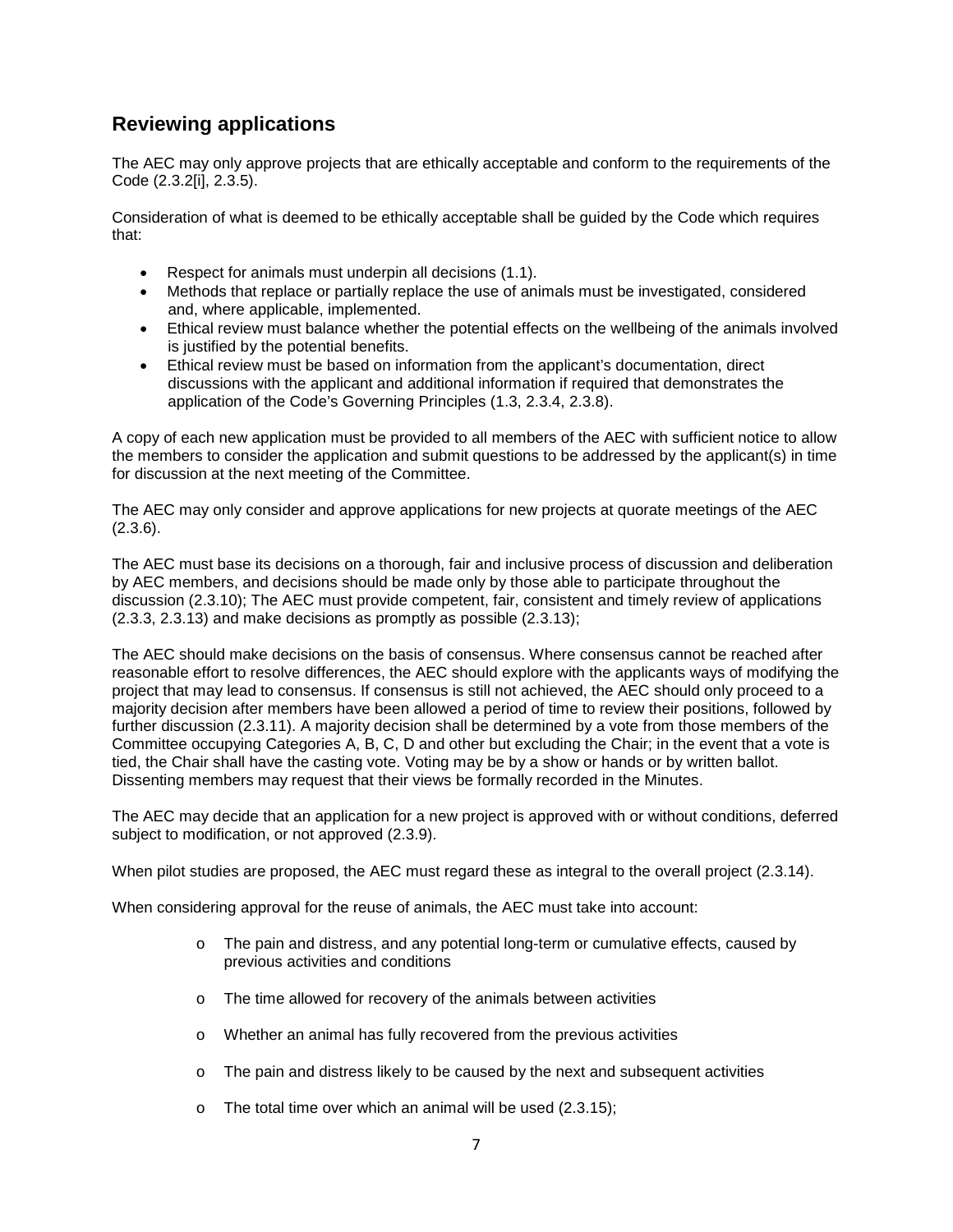In determining the duration of approval for individual projects, the AEC must take into account the number of years for which the project is funded, any milestones or stages outlined in the project, and any formal agreements between the institution and funding bodies (2.3.16).

### **Follow-up reviews**

The AEC must conduct follow-up review of approved projects when required including:

- Proposed amendments to an approved project.
- Review of progress of projects at least annually.
- Unexpected adverse events.

The AEC may only allow the continuation of projects that are ethically acceptable and conform to the requirements of the Code (2.3.2[iii], 2.2.32 [ii]).

Following review of an annual report for an approved project, the AEC may decide that the approval for the project is continued, suspended, modified or discontinued (2.3.9).

### **AEC Executive**

The AEC may establish an Executive.

The Executive:

- Must include the AEC Chair and at least one AEC member from Category C or D and a representative of the UOW Research Services Office.
- May be delegated to approve minor amendments to approved projects, for ratification at the next AEC meeting.
- Must not approve new applications (2.2.23).

Those AEC members participating in the AEC Executive may change depending on availability provided that the above requirements for membership are met.

## **AEC Sub-Committee**

The AEC may appoint a Sub-Committee to review major amendment applications if required between meetings of the full AEC and to deal with other business delegated to it by the full AEC.

All members of the full AEC should have the opportunity to contribute to the decision-making process of the Sub-Committee unless there is a conflict of interest. This should be done in writing before the Sub-Committee meets.

The Sub-Committee shall:

• Comprise at least one member from each of the membership categories A, B, C and D. Each category should be present at face to face meetings of the Sub-Committee where reasonably possible and Categories C and D together must represent at least one-third of those members present (excluding the Chair) to establish a quorum.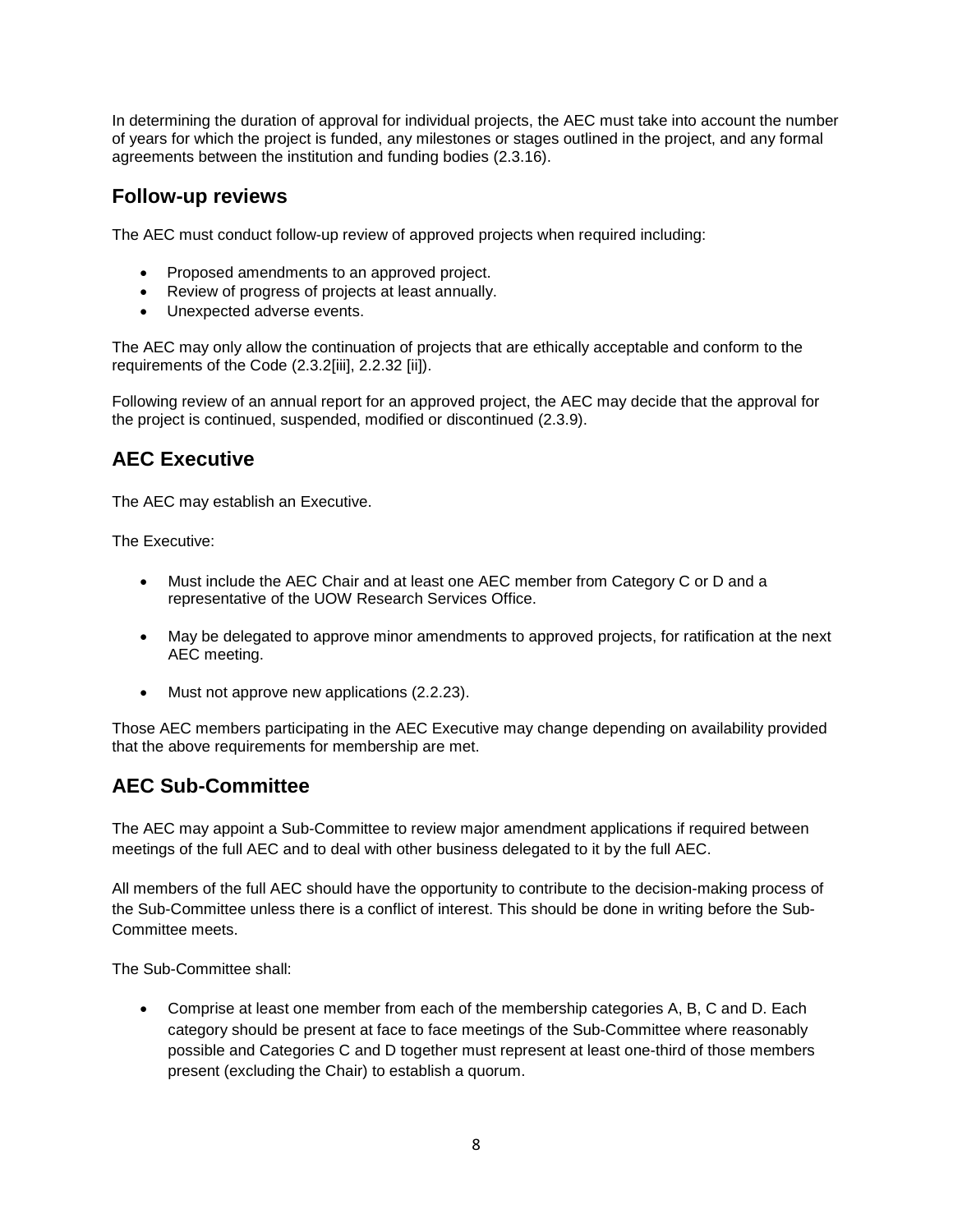- Be chaired by the Chair of the full AEC or his/her delegate. The Chair of the full AEC may also serve as one of the membership categories A, B, C or D if the membership conditions of clause 2.2.4 of the Code are met.
- Meet once between full committee meetings unless in the opinion of the Chair and the Animal Ethics Secretariat there is insufficient business to warrant a meeting;
- Conduct face to face meetings where reasonably possible. Where this is not possible, meetings may be conducted by videoconference or telephone conference; where none of these options is possible, the Sub-Committee's business will be handled by the full AEC by email. Situations where alternatives to face to face meeting may be acceptable include:
	- o Urgent animal welfare concerns;
	- o Where excessive delays could adversely affect the outcomes of a project as approved by the full AEC;
	- o Where the obligation for prompt decision-making under clauses 2.2.27 and 2.3.13 of the Code could not reasonably be met; or
	- o Where a meeting of the Sub-Committee would impose an unreasonable burden on external members of the AEC.

The Sub-Committee shall be permitted to communicate directly with other parties as deemed reasonably necessary to achieve its goals and subject to appropriate conditions of confidentiality;

All decision of the Sub-Committee must be ratified by the full AEC at its next meeting.

The Sub-Committee must not approve applications for new projects.

### **Amendments to approved projects**

Amendments may be classified as either minor amendments or major amendments.

Minor amendments are limited to those changes to an approved project which are not likely to cause harm, pain or distress to the animals and do not increase the number of animals used (2.2.23[ii]). Examples of minor amendments may include:

- Change of personnel or staff where they are appropriately qualified or supervised.
- Extension of existing approvals for periods of up to one year (provided that the extension does not alter other aspects of the protocol such as procedures, animal numbers, location or research aims).
- Procedural changes likely to result in improved animal welfare.
- Transfer of animals between protocols provided that this would not alter any of the conditions applying to the new protocol (e.g. total number or type of animals)
- Change of source of animals provided the new source meets supply requirements under the NSW Animal Research Act.
- Additional samples collected post mortem, or additional tests performed on samples approved to be collected when the amount collected does not need to change.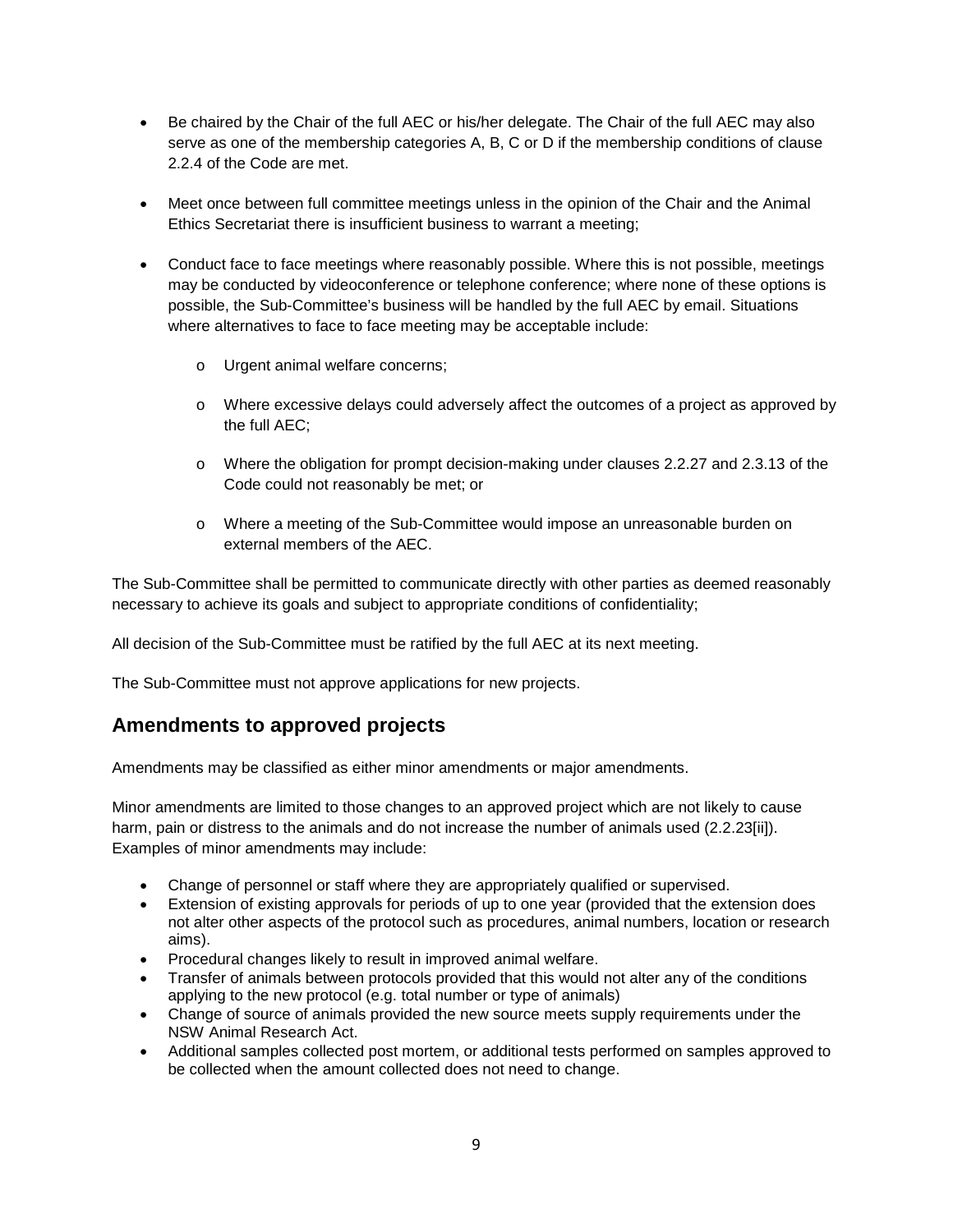Minor amendments may be approved by email consultation with the AEC Executive. Approval of minor amendments come into effect at the time of approval but must be ratified at a meeting of the full AEC following review.

Major amendments are those with the potential to have an adverse effect on animal wellbeing. Major amendments must be approved by either the full AEC or by the AEC Sub-Committee after consultation with the full AEC and followed by ratification by the full AEC.

Where practicable, the approval of major amendments should involve a face to face meeting of the AEC or AEC Sub-Committee. However where a face to face meeting is not reasonably possible, an alternative means of communication is acceptable provided that a quorum of members of the AEC have had a reasonable opportunity to provide input.

### **Monitoring animal care and use**

The AEC must monitor the use of animals, housing conditions and the care of animals in facilities (2.3.2[iv]).

Monitoring shall include:

- Monitoring of the acquisition, transport, breeding, housing and care of animals and relevant procedures in projects approved by the AEC.
- Assessment of compliance with the Code and decisions of the AEC.
- Inspection of animals, animal housing, the conduct of procedures, records and reports (2.3.17).

The AEC shall conduct monitoring through:

- Review of reports and other relevant documents at scheduled meetings.
- Delegation of monitoring to the Animal Welfare Officer (AWO) when required and to help ensure that monitoring is regular and ongoing (2.3.18).
- Inspections of each animal facility operated by UOW (see below).

Inspections conducted by members of the AEC:

- Should take place at least twice a year and may be more frequent depending on the number and types of projects, and whether inspections can be combined with scheduled AEC meetings.
- May be announced or unannounced (2.3.21).
- Should include a Category C or D member of the Committee (2.3.20).

Procedures that are likely to cause pain or distress should be inspected by the AEC or the AWO at an early phase of the project. This requirement should be a condition of approval for the project or activity (2.3.19).

Identified problems must receive appropriate follow-up and the AEC must be advised and given opportunity for input. Outcomes of follow-up and related discussions by the Committee must be recorded in the minutes of meetings. If necessary, suspected breaches of the Code must be referred to the institution (2.3.18). Referral must be through the Research Ethics Manager in the first instance but may be escalated.

The AEC must maintain records of inspections that include the names of attendees, observations, any identified problems, recommended actions, ongoing or outstanding issues, and outcomes (2.2.30, 2.3.22).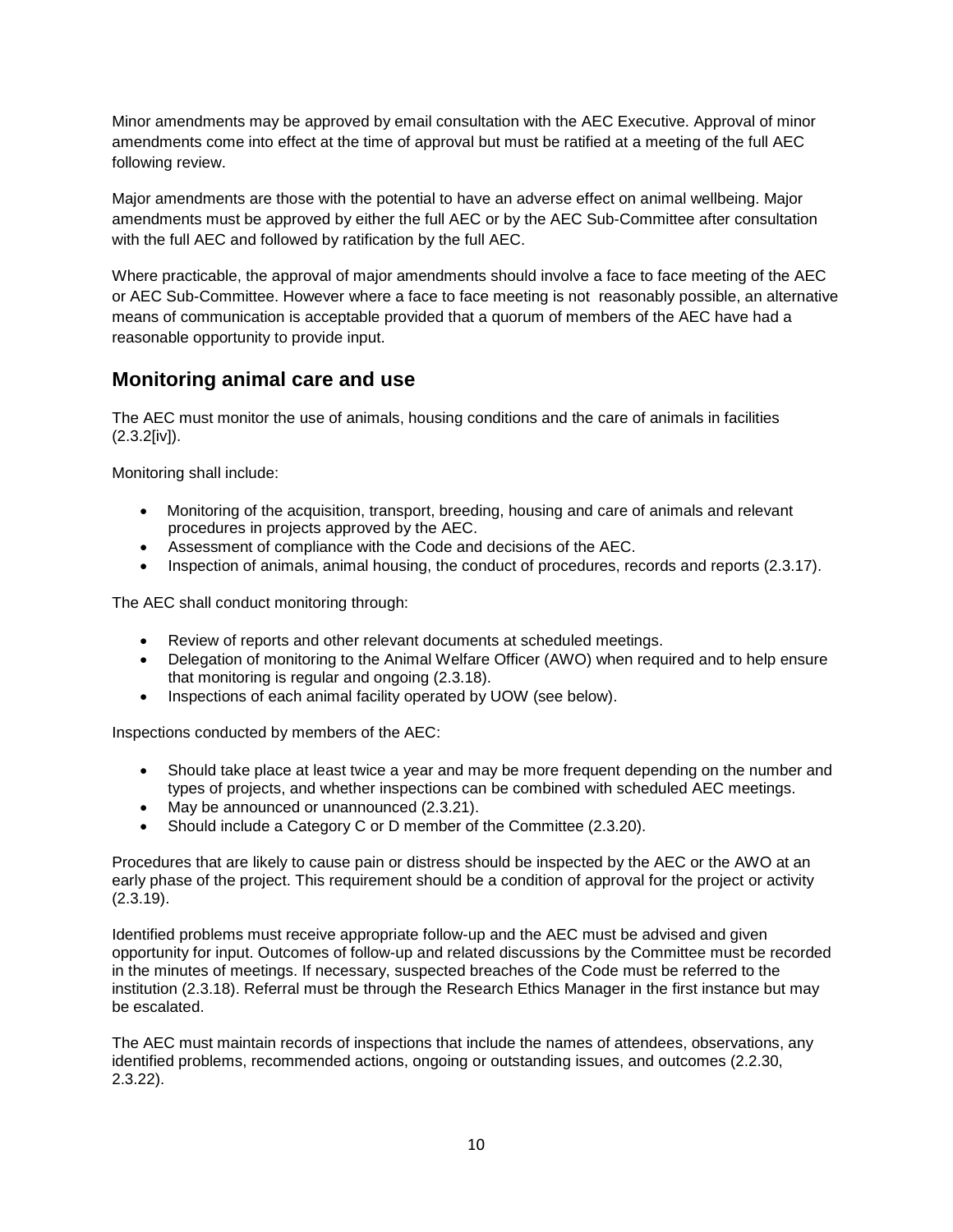The AEC may delegate authority to suitably qualified people to monitor and inspect animal care and use at sites that are remote or where access is difficult. The AEC should indicate the aspects to be reported on, steps to be taken to avoid conflict of interest and any ancillary evidence desired such as still images or video (2.3.23).

The findings of inspections should be reported to the Deputy Vice-Chancellor (Research and Innovation); this reporting may be as a part of minutes of AEC meetings, part of an annual report or reported separately. If findings are considered to be of a serious nature, the Deputy Vice-Chancellor (Research and Innovation) should be notified as soon as practicable.

### **Unexpected adverse events**

The AEC must take appropriate actions regarding unexpected adverse events (2.3.2[v]).

The Code defines an Unexpected Adverse Event as "an event that may have a negative impact on the wellbeing of animals and was not foreshadowed in the approved project or activity." Examples include:

- Death of an animal or group of animals.
- Adverse effects on animal welfare following a procedure that were not expected.
- Adverse effects in a larger number of animals than expected.
- A greater level of pain or distress than was predicted.
- Power failures, inclement weather, emergency situations or other external factors that have a negative impact on the animals' welfare.

It must be assumed that circumstances that would cause pain and distress in humans would also cause pain and distress in animals (1.10).

Alleviating unanticipated pain or distress must take precedence over an individual animal reaching the planned endpoint of the project or completion of the project. If necessary, animals must be humanely killed without delay (1.14, 2.4.18[ix], 3.1.24).

In situations where an Unexpected Adverse Event requires urgent action and a suitably qualified member of the research group is not available, or if the Animal Welfare Officer or AEC Chair is not satisfied that significant animal welfare issues are not being adequately addressed, responsibility for ensuring an appropriate response may be taken by the Animal Welfare Officer or the AEC Chair (1.10, 1.11, 1.14). If neither of these are available, delegation of responsibility shall proceed in the following order: the Animal Facility Manager; an Animal Technician employed within the facility housing the affected animal(s); a Category A (veterinarian) member of the AEC 2.1.7 [i][b].

The welfare of the animal must be the priority at all times and may necessitate immediate intervention (2.5.6). Unless immediate intervention is considered necessary due to significant animal welfare concerns:

- A veterinarian with suitable experience should be consulted (2.1.5[v][d]).
- Reasonable steps should be taken to contact the responsible investigator (2.5.6).

Reporting of Unexpected Adverse Events:

- Initial notification of an Unexpected Adverse Events must be made to the AEC within two working days. This should be done via email to [RSO-AEC@uow.edu.au](mailto:RSO-AEC@uow.edu.au) .
- An Unexpected Adverse Events form signed by the Chief Investigator must be lodged via email to [RSO-AEC@uow.edu.au](mailto:RSO-AEC@uow.edu.aub) within 10 days of the incident. If further information emerges after this time, it should be provided on an updated version of the same form.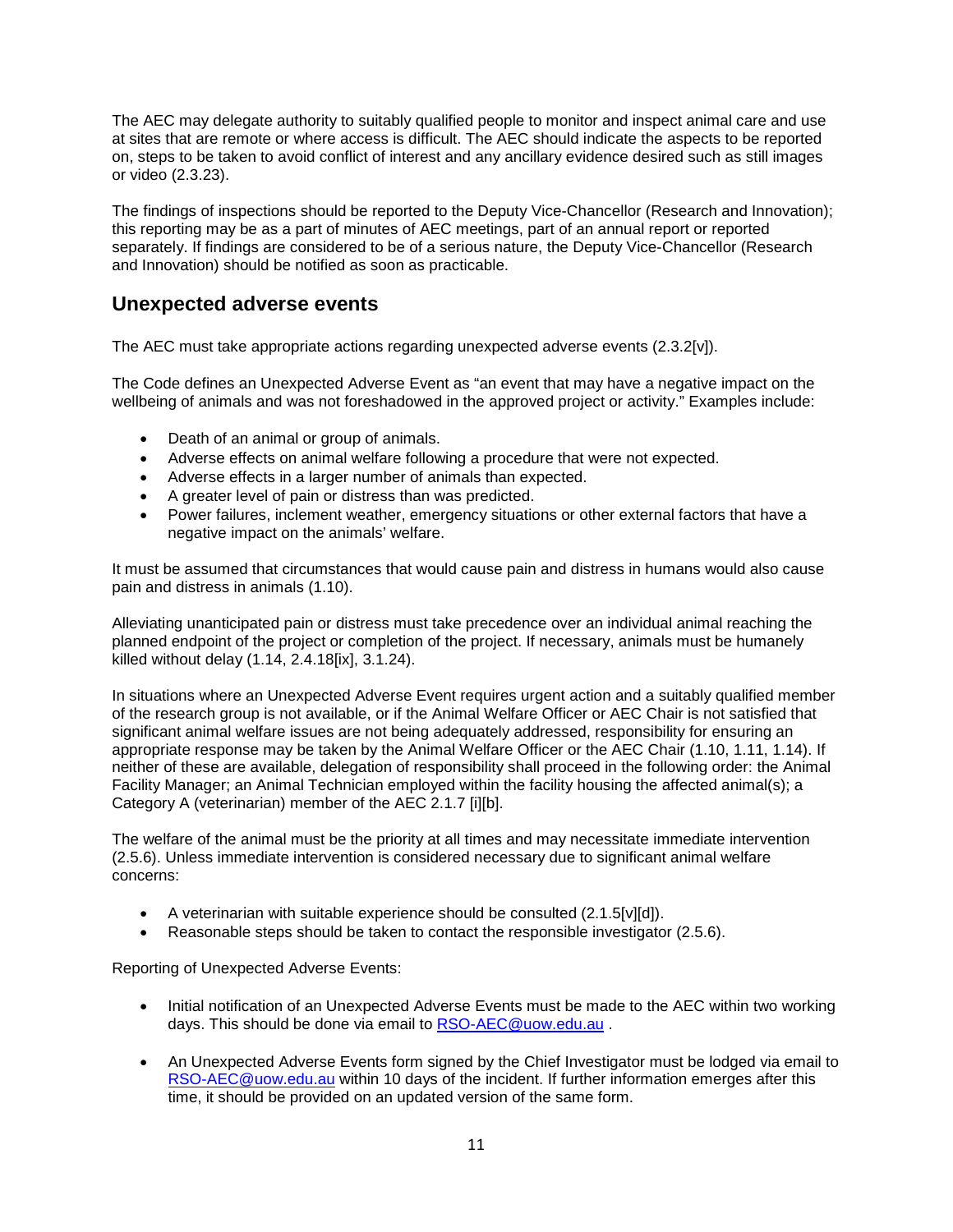• Details to be included when reporting to the AEC should include the nature of the incident, action taken, results of necropsies and diagnostic investigations (3.1.25), and measures to prevent further incidents.

When reviewing and Unexpected Adverse Event, the AEC must ensure that:

- Animal wellbeing is not further compromised.
- The matter is addressed promptly.
- Activities that unexpectedly have the potential to adversely affect animal wellbeing cease immediately.
- Determine what further action (if any) is necessary.

Reviewing an Unexpected Adverse Event may include consulting with relevant people, insisting on appropriate amendments, or suspending or withdrawing approval for the project (2.3.24).

In the case of an Unexpected Adverse Event which is considered to be particularly serious, the AEC may suspend or withdraw approval for the project (2.3.4). When approval is to be suspended or withdrawn, care must be taken to make provision for all animals committed to the study including any that were not affected by the Unexpected Adverse Event.

If the circumstances of an incident are so urgent that consultation with the full AEC would risk further adverse effects on animal welfare, the project may be suspended by the AEC Chair or, if unavailable, either the Animal Welfare Officer or by a quorum of AEC members consisting of one member each from Categories A, B, C and D if they have reached consensus.

When a decision is taken to suspend or withdraw an approval, the Chief Investigator must be notified as soon as possible and clear reasons given.

In cases where there is an unexplained and severe outbreak of disease in animals or people (2.1.5 [v][e]), the AEC may approve the use of animals out of session if required for diagnosis. Any such approval must clearly specify the number and type of animals, the procedures to be used, measures to be taken to minimize animal pain or distress and must ensure compliance with regulations relating to the supply of animals for scientific purposes. The decision to grant approval must be based on the consensus of a quorum consisting of at least one member from each category with Categories C and D comprising at least one third (2.2.25). Communication may be conducted by email or other means if required by the urgency of the circumstances. Details of the circumstances, the approved work and justification of the Committee's decision must be documented and ratified at the next face to face meeting of the full committee.

### **Complaints relating to animal research**

Complaints concerning to the use of animals by UOW may be raised by any party including investigators, animal carers, the AEC, individual AEC members, students, employees and members of the public (Introduction to Code Section 5).

Complaints may relate to alleged breaches of the Code, relevant legislation or institutional policies (5.1).

The handling of complaints shall (5.2):

• Ensure fair, prompt, timely, effective, confidential processes that accord with procedural fairness, the principles of natural justice and protection of whistleblowers (5.2 [v]);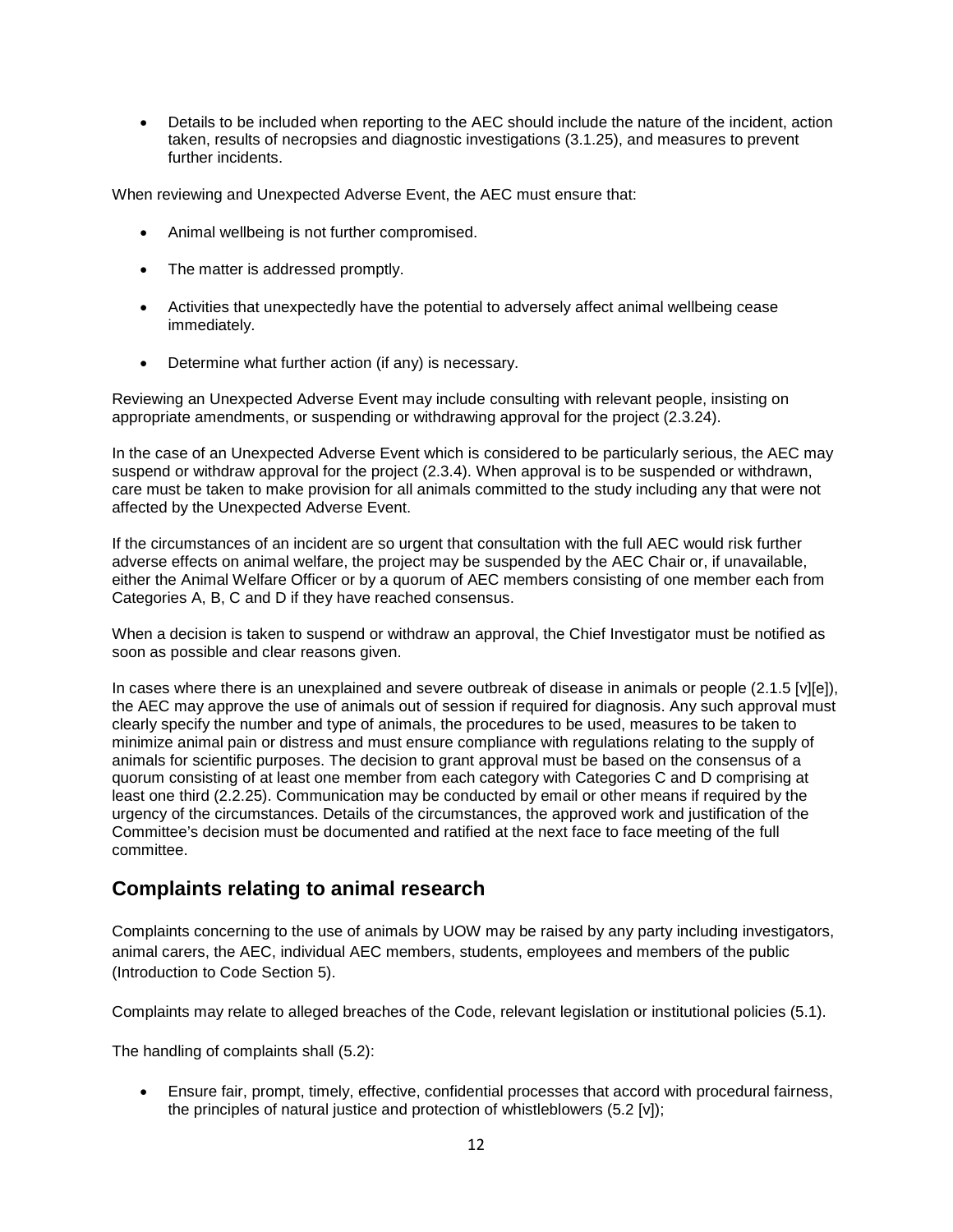- Observe relevant UOW policies and procedures;
- Ensure appropriate reporting to and consultation with the institution, the AEC, government authorities, and any other relevant bodies (5.2 [vi]);
- Ensure that access to relevant procedures is available to complainants and all other stakeholders (5.2 [vii]).

Complaints will be received on the understanding that complainants will comply with all reasonable requests to assist in the investigation of their complaint and that should a complainant choose not to comply with such requests, further investigation or resolution of their concerns may be delayed or may not be possible.

Complaints may be made anonymously although it must be recognized that anonymity can hinder the investigation of complaints in some situations.

Investigation may involve consultation with other parties if deemed necessary to establish facts or obtain input considered likely to assist in reaching a fair resolution. Such consultation will be with the approval of the complainant and confidentiality will be observed wherever possible. Steps may be taken to establish that the complaint is not without genuine foundation. Complaints deemed to be without genuine foundation will not be investigated further.

Complaints should be referred in the first instance to the Research Ethics Manager and the AEC Chair who will advise the complainant on a proposed course of action including the need to consult the AEC.

If the complainant is dissatisfied with the proposed course of action, an alternative approach may be negotiated. If an agreement on a course of action cannot be reached, the complainant may take the matter to the Deputy Vice-Chancellor (Research and Innovation).

In the event that a complaint cannot be resolved by internal processes, UOW should identify an external party to whom the complainant can pursue their concerns (5.8). The complainant should also be advised that they can report alleged breaches to the Department of Primary Industries (5.11).

### **Investigation of complaints**

The investigation of complaints must give priority to the wellbeing of the animals and ensure that activities with the potential to adversely affect animal wellbeing cease immediately (5.2[i], 5.4[i]);

Complaints relating to activities that would normally require AEC approval must be referred to the AEC to investigate whether such activities are conducted in accordance with AEC approval (5.4[ii]);

Complaints that raise the possibility of 'research misconduct' as described in the *[Australian Code for the](https://www.nhmrc.gov.au/guidelines-publications/r39)  [Responsible Conduct of Research](https://www.nhmrc.gov.au/guidelines-publications/r39)* must be handled in accordance with procedures specified in that document (5.4[iii]). Where complaints allege misconduct that falls outside the range of this the complaint must be handled in accordance with UOW processes for dealing with other forms of misconduct (5.4[iv]);

Where projects involve more than one institution and/or AEC there must be prompt communication with the other institution(s) on all relevant matters (5.3).

When the investigation of a complaint finds that activities have been conducted in accordance with an AEC approval, the activities must be reviewed to ensure that the reason for the complaint is addressed. The AEC may decide that modification to a project or activity is required, or an approval for a project or activity is suspended or withdrawn (5.5[i]).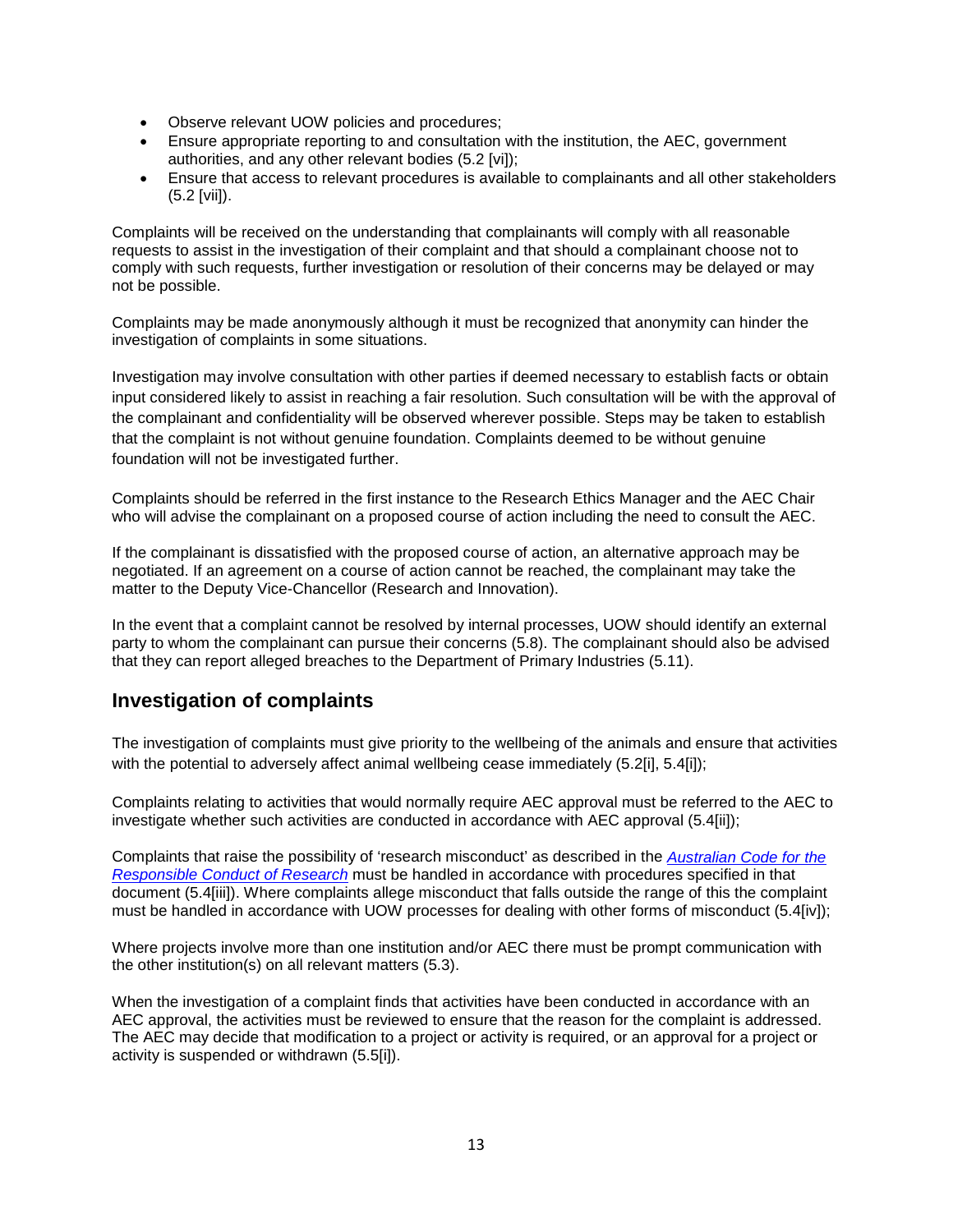The Research Services Office must maintain records of complaints (5.10). Records may be in the form of Minutes of AEC meetings and should include the identity of the complainant (if known), details of the complaint, copies of correspondence and meeting notes, and outcomes.

## **Regulatory breaches**

A regulatory breach is a failure to comply with the Code or other regulations relating to animal use. A regulatory breach may involve any party involved in the use of animals including investigators, animal carers, the AEC, governance officials, and external parties involved in animal use approved by the UOW AEC (2.6.3, 2.6.6)(5.1[iv]).

When a regulatory breach is detected, the AEC must ensure that:

- Animal wellbeing is not compromised.
- The issue is addressed promptly.
- Activities that have the potential to adversely affect animal wellbeing cease immediately.

In situations where urgent action is required to minimise the impact on animal welfare, responsibility for ensuring an appropriate response may be taken by the Animal Welfare Officer or the AEC Chair until such time as the matter can be considered by the full Committee.

Action to be taken by the AEC to address regulatory breaches (2.3.2[vi]) may include:

- Suspending or withdrawing approval for the project.
- Referral to UOW management (2.3.25, 5.5[ii]).
- Requiring additional training and competency assessment.
- Other measures determined by the AEC to encourage compliance and reinforce an understanding that behaviours that compromise compliance are not tolerated (5.9).
- Notification of regulatory authorities in cases where there has been a significant impact on animal welfare (5.12).

The AEC Chair shall inform the Chief Investigator in writing of the nature of the breach, the basis of the Committee's decision and any action to be taken.

The Research Services Office must maintain records of regulatory breaches (5.10). Records may be in the form of Minutes from AEC meetings and should include details of the breach, copies of correspondence and meeting notes, and outcomes.

## **Complaints about AEC process**

Complaints about the AEC process may relate to the Committee's review of an application or report, or attempts to resolve disagreements between AEC members, between the AEC and investigators, and between the AEC and the institution (5.1[ii]).

Complaints about the AEC process must be in writing and must include the name and contact details of the complainant; anonymous complaints will not be investigated.

Upon the receipt of a complaint, the Chair and Research Ethics Manager shall be informed and shall work together to propose a course of action. The course of action may involve referral of the matter to senior management or independent parties within UOW upon mutual agreement by the parties concerned.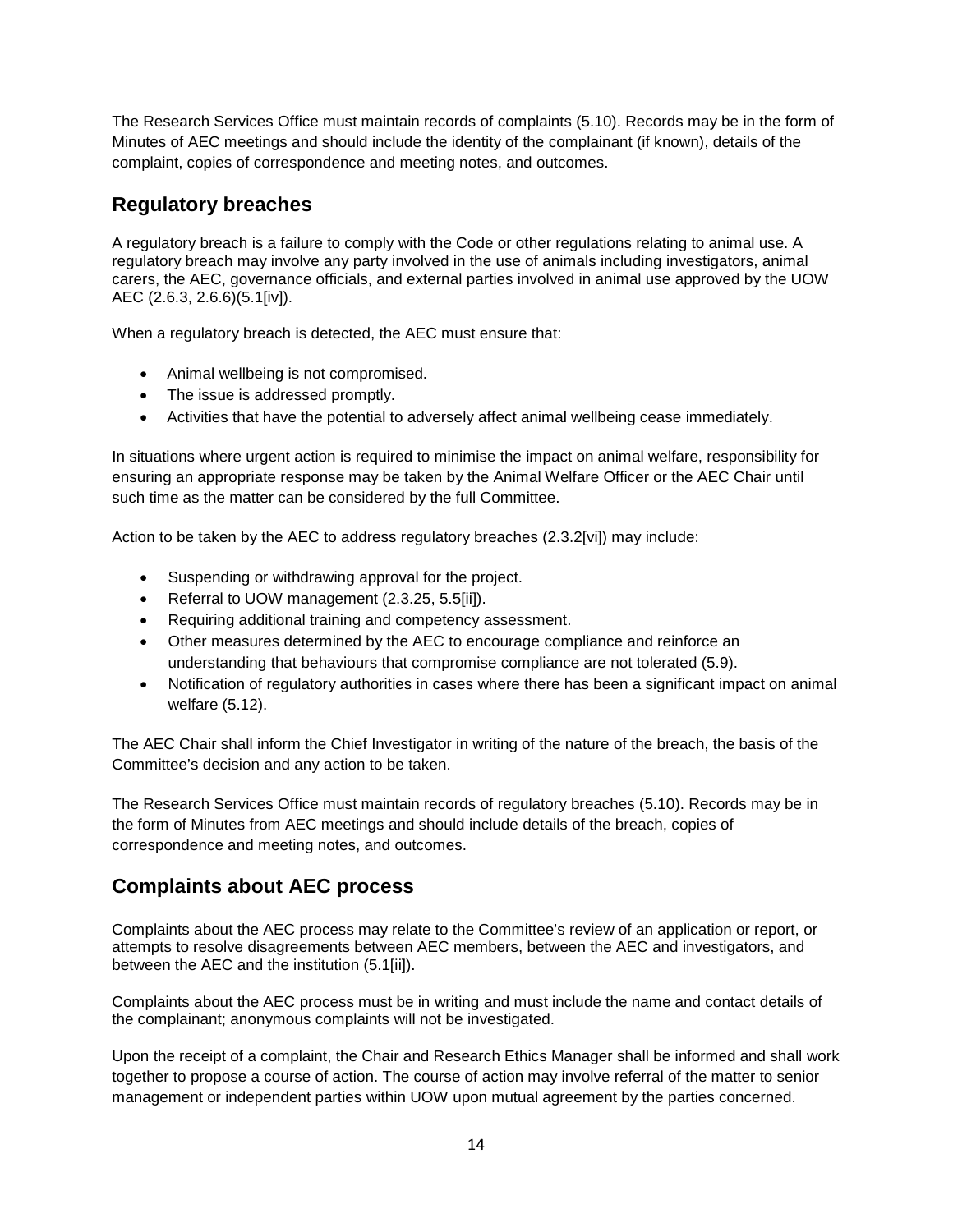Within the constraints imposed by privacy regulations and respect for confidentiality, the AEC should be informed of the complaint and may provide input if the matter relates to its responsibilities as defined by the Code.

Steps may be taken to establish the validity of the complaint.

If a resolution cannot be reached through internal processes, the complaint may be referred to an appropriate regulatory body or independent mediator upon mutual agreement by the parties concerned.

Following determination of a complaint about AEC process, the AEC should review the relevant procedures and re-evaluate any decisions in light of the reviewed process. However the ultimate decision regarding the ethical acceptability of an activity lies with the AEC and must not be overridden (2.2.29, 5.6).

### **Communication**

These Operating Procedures shall be implemented in a manner to ensure that applications and reports are assessed in a manner that is fair to applicants and acceptable to all AEC members and that ensures AEC members are provided with the necessary information in a timely manner (2.3.7);

The AEC shall clearly communicate its decisions, the reasons for its decisions and any conditions attached to an approval to investigators in writing as promptly as possible (2.2.27).

The AEC shall consider face-to-face meetings with applicants to resolve issues (2.2.28).

### **Approval of guidelines**

Guidelines for animal use developed by UOW must be approved by the AEC (2.3.26, 2.3.2[vii]). The AEC must also provide advice and recommendations to UOW (2.3.2[viii]).

Where appropriate, guidelines should be in the form of Standard Operating Procedures approved by the AEC.

Guidelines must include the following topics:

- Competency assessment (2.1.5[v][a]). (Ref. relevant AEC-approved Standard Operating Procedures and training information on AEC website).
- Maintenance of appropriate animal health status (2.1.5[v][b]). (Ref. relevant AEC-approved Standard Operating Procedures or parts thereof on AEC website).
- Monitoring and assessment of animals (2.1.5[v][c]). (Ref. relevant AEC-approved Standard Operating Procedures or parts thereof on AEC website).
- Actions required for unexpected adverse events and emergencies (2.1.5[v][d]). (Ref. relevant AEC-approved Standard Operating Procedures and see under 'Unexpected Adverse Events' in this document).
- Approval, in advance, for the immediate use of animals if required for the diagnosis of unexplained and severe disease outbreaks (2.1.5[v][e]). (See under 'Unexpected Adverse Events' in this document).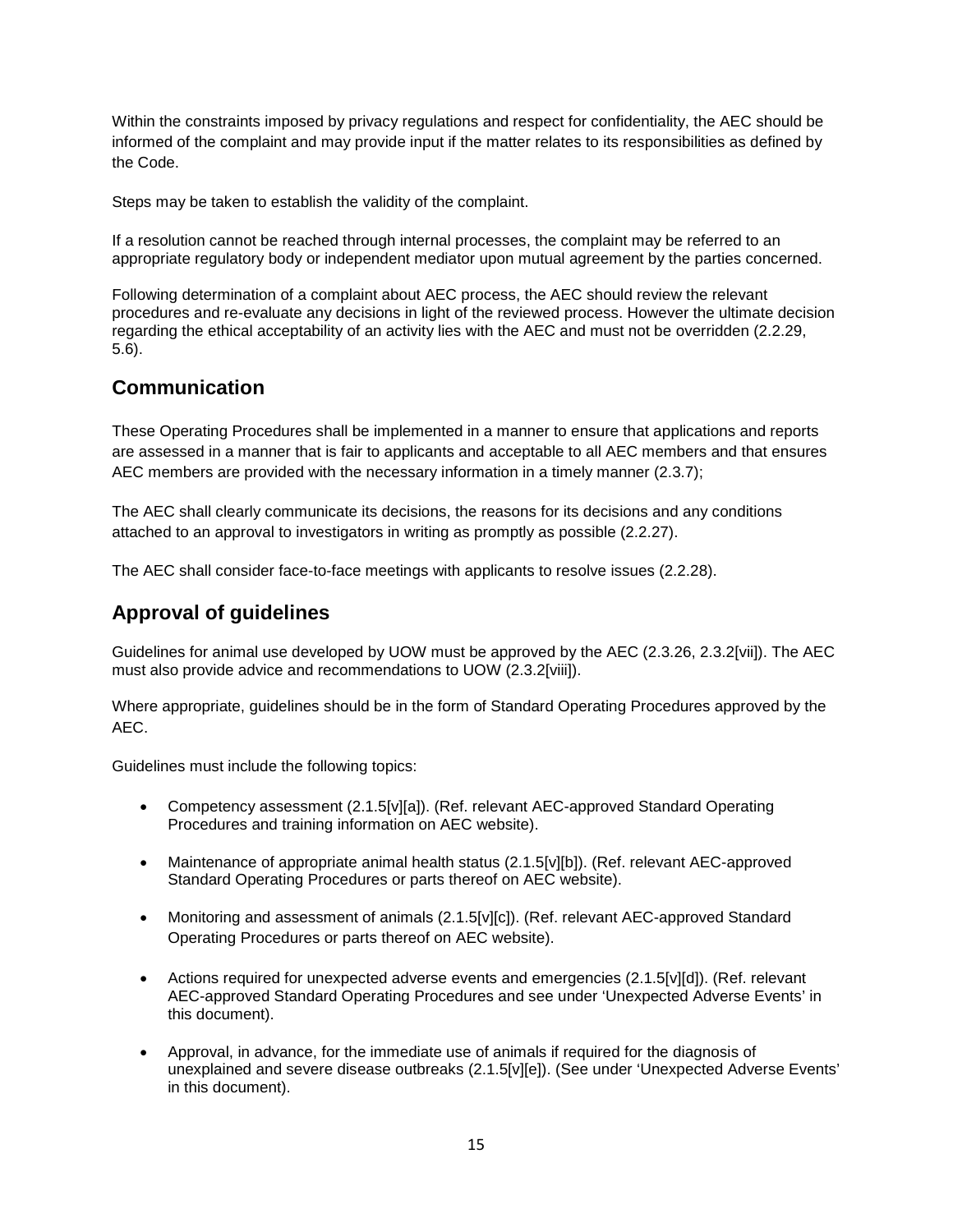- Access to veterinary care, quality management and project design to safeguard animal welfare (Ref. Animal Welfare Officer contact details on AEC website).
- Procedures for students wishing to express conscientious objection to the use of animals in teaching activities (Ref. Conscientious Objection policy on AEC website).

The AEC must review Guidelines within three years of approval. Guidelines which have not been reviewed by the AEC for three years or more will lapse.

### **Approval of Standard Operating Procedures** (2.2.33 – 2.2.36)

Any Standard Operating Procedures (SOPs) relating to the use of animals must be developed in consultation with and approved by the AEC.

The AEC may only accept an SOP within an application under the following conditions:

- The SOP must have current approval from the AEC (i.e. approved within the last three years or as otherwise determined by the AEC).
- The SOP must include in its title the date of approval or last review by the AEC.
- Investigators named in the application must be competent to implement the SOP.
- Any variation to an SOP must be described in the application and should be considered as a prompt for review of the SOP.

The AEC must review SOPs within three years of approval. SOPs which have not been reviewed by the AEC for three years or more will lapse.

Approved SOPs must be made available to all relevant people, including AEC members.

### **Providing advice to the institution**

UOW must seek advice from the AEC on matters relating to the use of animals to ensure that the requirements of the Code are met (2.3.27).

The AEC must be consulted during the planning of new animal facilities or refurbishment or modification of existing facilities (2.1.6[v]). New, refurbished or modified facilities must be inspected and approved for use by the AEC prior to housing animals to establish that the facility meets the Code's requirements (2.1.6[v], 3.2.14, 3.2.17-20) and environmental conditions (3.2.17[i]).

### **Records**

Records of the AEC's business must be maintained by the Research Services Office.

Records must include:

- A register of all applications (including amendments) to the AEC, including the outcomes of deliberations (2.2.30[i]);
- Minutes that record decisions and other aspects of the AEC's operation (2.2.30[ii]);
- Records of inspections conducted by the AEC that include the names of attendees, observations, any identified problems, recommended actions, ongoing or outstanding issues, and outcomes (2.2.30 and 2.3.22);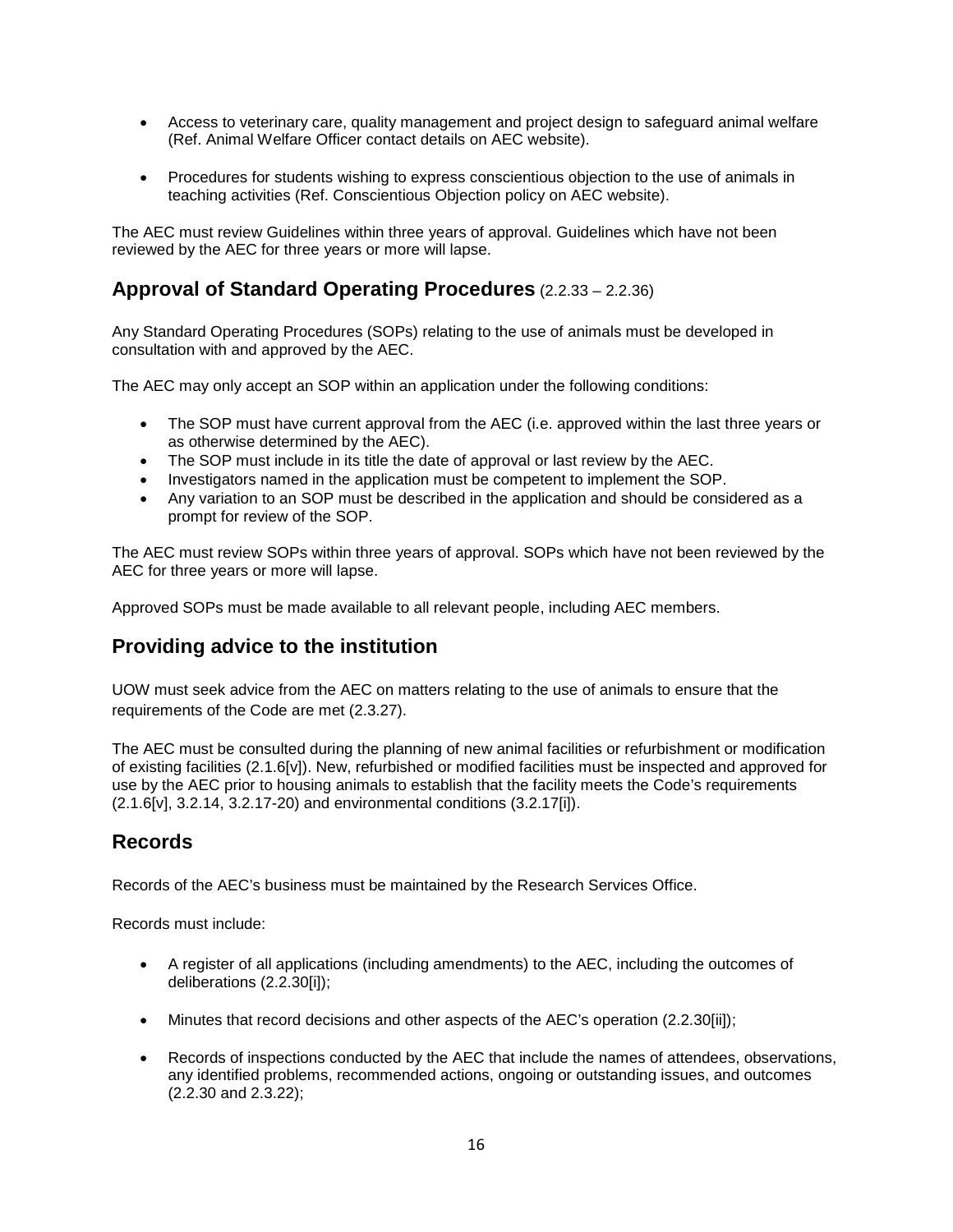- Details of applications to be maintained in records include:
	- o Name of responsible institution
	- o Project identification number
	- o Principal investigator(s)
	- o Short title of project
	- o Ethical approval or non-approval with date
	- o Date(s) designated for review
	- o Details of monitoring procedures
	- o Animal species and numbers used
	- o Details of intended site of the holding and research on animals
	- o Comments made by Committee members about protocols
	- o Investigators' responses to comments by AEC members
	- o Relevant correspondence

Animal care staff shall have access to records of approved projects and reports where appropriate and in consultation with the AEC (2.2.31).

### **Reporting on AEC operations**

The AEC must report on its operations to the senior management of UOW (2.3.2[ix]). The AEC must submit a written report on its operations at least annually to the governing body through the Deputy Vice-Chancellor (Research and Innovation) (DVCRI) (2.3.28).

The annual report should include

- The number of meetings held;
- The numbers and types of projects assessed, and approved or rejected;
- Results of inspections and other matters relevant to the physical facilities;
- Actions that have supported the training needs of AEC members and people involved in the use of animals;
- Outcomes or initiatives that have helped advance the 3Rs;
- Reports of any formal complaints received whether relating to animal wellbeing or AEC processes and whether originating from within or outside UOW;
- Matters such as breaches of the Code or Unexpected Adverse Events where the outcome may have broader implications for the University's use of animals or its ability to maintain regulatory compliance (2.3.29);